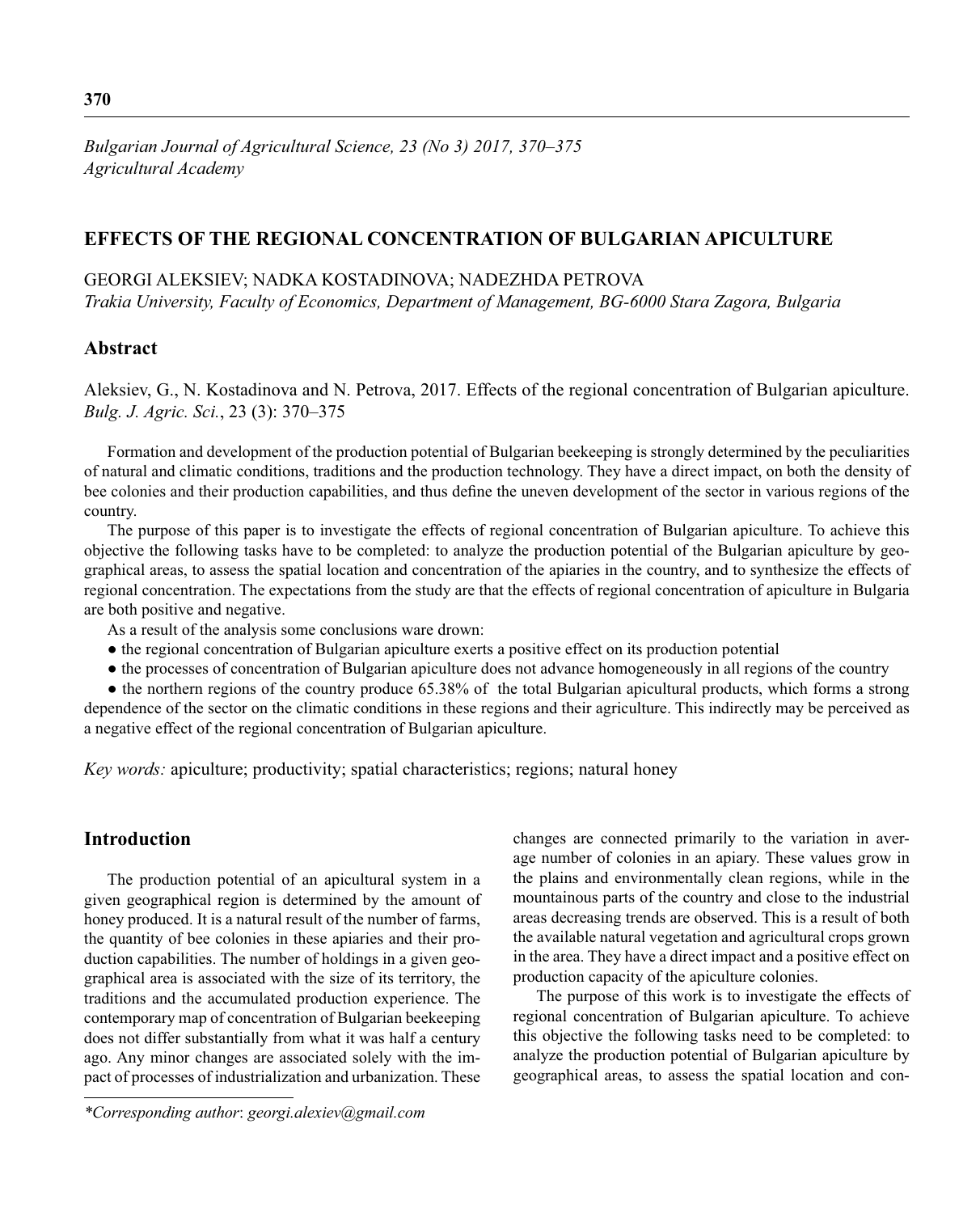centration of apiculture in the country, and to synthesize the effects of regional concentration.

### **Methodology**

The methods used to achieve the goal and solve the tasks are analysis and synthesis, mapping method, axiomatic method, a structural-functional approach, and statisticalmathematical methods.

For the purposes of this study we will analyze the production potential of Bulgarian apiculture at individual region level. Production potential is evaluated initially on the basis of average annual production, which represents the ability of the regions to produce (Lafay, 1992) natural honey and other products.

The second major factor that we will analyze and is involved in formation of the regional production potential is represented by the number of honey producing colonies. In its economic essence, it is the extensive part in the process of formation and development of the production capacity of beekeeping (Otuzbirov et al., 2012). The total number of bee colonies is determined by the number of farms and the average number of hives in one farm:

$$
\sum C_i = n_i F_i,\tag{1}
$$

where:  $C_i$  is the total number of bee families in the  $i$ <sup>th</sup> region,  $n_i$  is the number of farms in the  $i$ <sup>th</sup> region,  $F_i$  is the average number of colonies per farm in the  $i<sup>th</sup>$  region.

The third major factor of the regional production potential of beekeeping is connected to the evaluation of performance levels of the colonies. It represents the intensive component of change in production (Besedeš and Prusa, 2011), and varies in both time and in space. The variations in this factor are determined in specific years by: the explicit weather conditions and the related to them results of colony's offspring; the number of days suitable for bee flyby and honey collection, as well as the status of vegetation that allows honey collec-

**Table 1 Production potential of beekeeping regions (tons of honey)**

tion. Spatial variation in the levels of performance of bee colonies are determined by natural and climatic conditions of the area in question, the production practices, as well as the related area and intensity of melliferous vegetation (Tuzen et al., 2007).

Indicator for assessing the land usage of individual regions for honey production is the average number of bee colonies per unit of land. The value of this indicator is directly linked to the ability of a given territory to ensure the necessary resources for the development of melliferous vegetation (Makri et al., 2015), allowing for natural honey production:

$$
f_i = A / \sum C_i, \tag{2}
$$

where:  $f_i$  is the average number of bee families per 1 square km in the  $i$ <sup>th</sup> region,  $A_i$  is the area in the  $i$ <sup>th</sup> region, covered by vegetation supporting honey production (in sq. km.),  $C_i$  is the total number of bee families in the  $i<sup>th</sup>$  region.

Regional dimensions of the production potential of Bulgarian apiculture could be assessed most accurately by comparing the relative shares of the available apiaries, the number of colonies farmed in them and volume of honey produced.

# **Regional Characteristic of the Production Potential of Bulgarian Apiculture**

The production potential of Bulgarian apiculture in the six regions of the country is shown in Table 1 conveyed through the annual average production of natural honey for the past ten years. On the basis of its values we formed three groups, in order to organize the six regions of the country. In the first group we placed the areas with highest production potential, which annually produces over two thousand tons of honey, those are the Northeast, North Central and Southeastern regions. In these three regions the areas with the largest shares in honey production are located, such as a Ruse,

| Regions         | 2006-2008 | 2009-2011 | $2012 - 2014$ r. | 2015  | Average |
|-----------------|-----------|-----------|------------------|-------|---------|
| Northwestern    | 1563.33   | 1816.67   | 1760.5           | 1981  | 1713.5  |
| North central   | 1965.67   | 2446.67   | 2598.5           | 2714  | 2336.95 |
| Northeastern    | 2329.67   | 2224.67   | 2396             | 2750  | 2316.78 |
| Southeastern    | 1846.33   | 2125      | 1703             | 2548  | 1891.44 |
| South central   | 1269.67   | 898.67    | 805              | 890   | 991.11  |
| Southwestern    | 597.33    | 393.67    | 403.5            | 505   | 464.83  |
| Country overall | 9572      | 9905.33   | 9666.5           | 11388 | 9714.61 |

*Source*: Own calculations, based on the databases of Agrostatistics and the Ministry of Food and Agriculture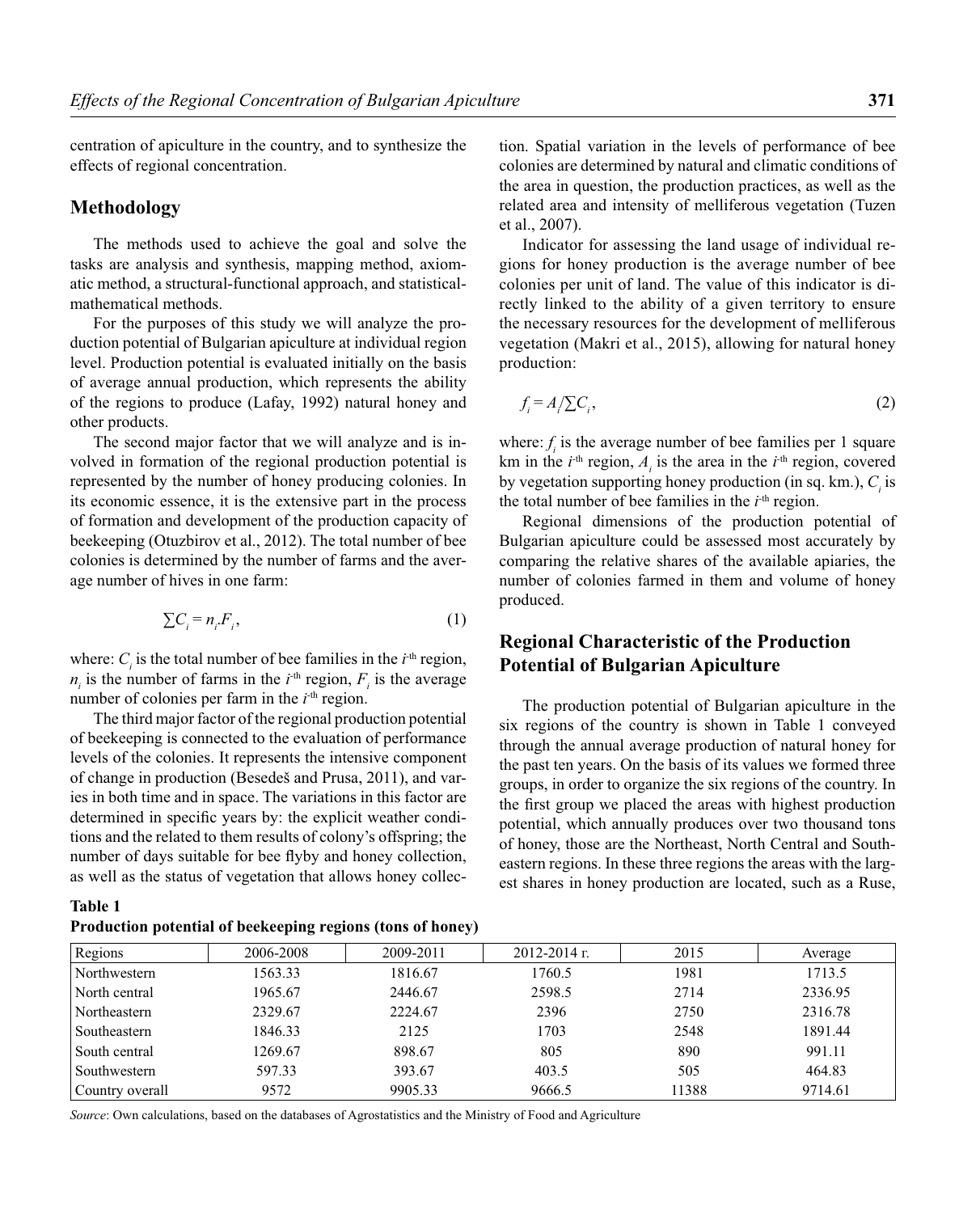Silistra and Dobrich. The second group includes the Northwest region, which has significant production potential, but is characterized by a relatively low level of homogeneity and larger fluctuations in production quantities. This region comprises of areas with high production potential, such as Pleven, as well as some with significantly more modest potential, such as Vidin.

The production potential of the last group, in which the Southwest and South Central region fall is relatively low. The vast majority of areas contained within them, produce under a hundred tons of honey per year. Despite the large area that these two regions reside in, the production of honey in recent years declined. This is due to the natural and climatic conditions, the prevailing mountainous and hill landscape and the lack of large arrangements of melliferous crops. Beekeepers in these areas rely heavily on wild vegetation. An increase in the number of colonies is evident in all regions of the country during the last year of the investigated period, due to the increased level of social support for the sector, as part of the EU's CAP.

#### **Regional Concentration оf Bulgarian Beekeeping**

The production potential of Bulgarian apiculture is concentrated in farms with different size and production technological level. Their economic objectives, structure and location underline their opportunities for production capacity expansion (Atanassova, 2011). The distribution of beekeeping farms within different areas of the country is represented in Figure 1 by their fraction for 2015.



**Fig. 1. Distribution of apiaries by regions in 2015** *Source*: Calculated, based on the Agrostatistics database

The information provided by the Department of Agrostatistics is consistent with the results of a 2010 comprehensive survey of agricultural holdings in the country. It shows a fairly even distribution of apiaries within the country, which does not correspond to the individual production potential of different areas. This can be explained by differences in size of the beekeeping holdings in various regions, and the average production of a bee colony. Although production capacity of the Northeast region resides in the second group, it is relevant to acknowledge that the Northeast is the leader in number of holdings with over one-fifth (23.03%) of all farms in the country. Right after it, with roughly similar number of apiaries come three areas – North Central with 21.46% Northwest with about two percent less – 19.84% and South-East of 19.39 of those presented in the country. Attention arouses from the data for the last two regions. The Southwest region retains the smallest production potential representing just over five percent  $(5.13\%)$  of the country's total, while in its territory over 10.89% all apiculture farms are located. Comparing the Northwest and the Northeast region, the second has a less – just  $2803$  apiaries, or  $15.60\%$  of those in the country, but these colonies managed to form the relatively largest regional production potential, that represents 24.15% of the national total. The Southwest region does not have comparative advantages in the production of apiculture products, due to the lack of a significant array of suitable vegetation (Agrostatistics, 2105). In this part of the country a fragmentation of the holdings can be noticed (Table 2), which prevents the concentration of production and the cooperation of farmers.

| Table 2                                                 |  |  |
|---------------------------------------------------------|--|--|
| Regional dimensions of the Bulgarian beekeeping in 2015 |  |  |

| Regions       | Average land   | Bee colonies | Average size  |
|---------------|----------------|--------------|---------------|
|               | per one apiary | per one sq.  | of one apiary |
|               | in sq. km.     | km. (fi)     |               |
| Northwestern  | 4.46           | 8.97         | 31.7          |
| North central | 3.96           | 6.31         | 38.4          |
| Northeastern  | 4.62           | 6.44         | 48.7          |
| Southeastern  | 6.28           | 7.96         | 38.5          |
| South central | 6.96           | 3.74         | 20.6          |
| Southwestern  | 8.58           | 2.25         | 15.6          |

*Source*: Own calculations, based on the databases of Agrostatistics and the Ministry of Food and Agriculture

The regional distribution of bee colonies is presented in Figure 2, expressed through their absolute number for the past five years. The analysis of the data on regional dimensions of the extensive component of production potential changes provides the basis to formulate several conclusion. The first is linked to the close in size extensive base for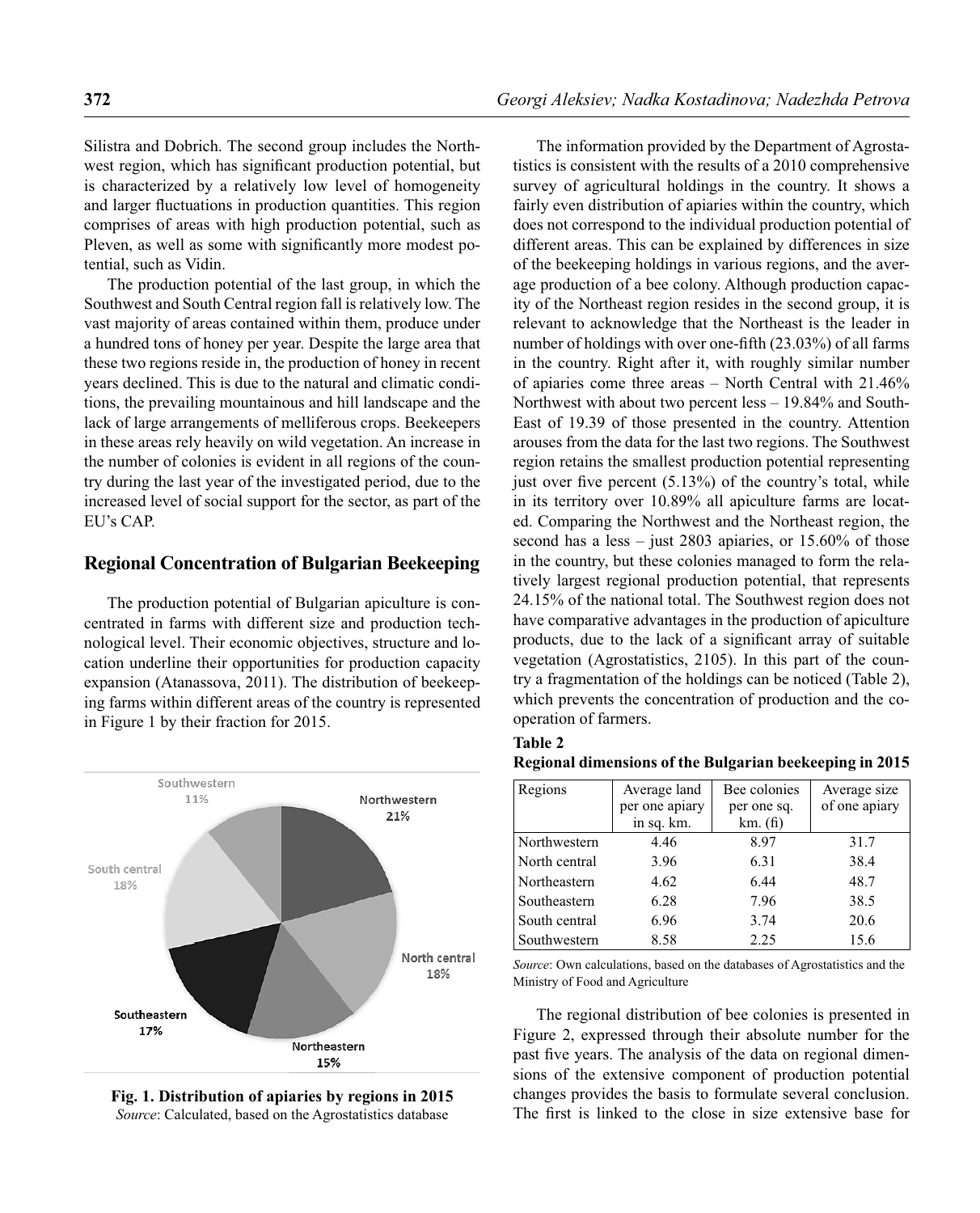apicultural production in two thirds of the regions. Despite some fluctuations and trends of decline in the total number of colonies in four of the regions – Northwest, North Central, Northeast and Southeast, their number is comparable, and ranges from 114 thousand in the South-East to 136 thousand in the North-East. This is based on the close in size territories of these regions, as well as the natural and climatic conditions in them.



#### **Fig. 2.Number of bee colonies by region for the period 2010-2015**

*Source*: Calculated, based on the Agrostatistics database

The observed trend of increase in the number of bee colonies towards the end of the period is more noticeable in the North-West and North-East regions; as a result at the end of the period they slightly outpace respectively the Southeast and North Central regions. This gives us a basis to determine the extensive component of the production potential of the North Central and Northeast areas as most significant and with the greatest positive effect. The shares of these two regions in 2015 represent 44.49% of the country's total. In second place, the Northwest and Southeast regions remain with share in the total extensive capacity estimated at 39.33% of the national. Significantly lower values were perceived in the South Central region-11.05%, and especially in the Southwest with just 5.13%, with a clear trend of reduction.

Productivity of the colonies for the six regions of the country is exemplified in Figure 3 through the average annual production from one honey bee hive in 2015, expressed in kilograms. It is impossible to determine the total production due to difficulties with the calculation of the amount of honey used to sustain the colonies.

The weighted average yield of honey from an apicultural family is highest in the Southeast and North Central regions. This positive impact is determined mainly by rela-



**Fig. 3. Regional performance of bee colonies in 2015** *Source*: Calculated, based on the Agrostatistics database

tively intensive and accessible melliferous vegetation such as repco, sunflower, fennel, fresh cilantro and other agricultural crops. In these areas the mobile apiculture practices are applied at higher rate, which does reduces the distance from the apiary to the vegetation and increases the intensity of the collection of nectar.

The second in performance per apiculture colony are the Northeast and Northwest regions. The disadvantage of the first two areas is negligible and is associated with the different levels of concentration. Significantly lower is the average yield per bee colony in the last two areas – South central and Southwestern. In these regions all four areas in which the production of natural honey per hive is under ten kilograms are located – Kardzhali, Smolyan, Blagoevgrad and Kyustendil. The predominant mountainous terrain and the lack of large arrays of melliferous vegetation are the main factors of importance for these results. It proves to be impossible to compensate this with the larger areas the colonies can take advantage of and the characteristics of wild nectar bearing plants.

# **Evaluation of the Territorial Location of Apiculture**

The territory of Republic of Bulgaria is characterized by great variety. The presence of high mountains and vast plains defines the diversity of melliferous vegetation, as well as the existing agricultural production systems. Landmark features have an immediate effect on the location and concentration of production in different regions of the country. In Table 2 the total area in square km, served by an average of one apiary, the number of colonies, located on one square kilometer on average and the average size of an apiary are presented.

The information presented in the table, allows evaluat-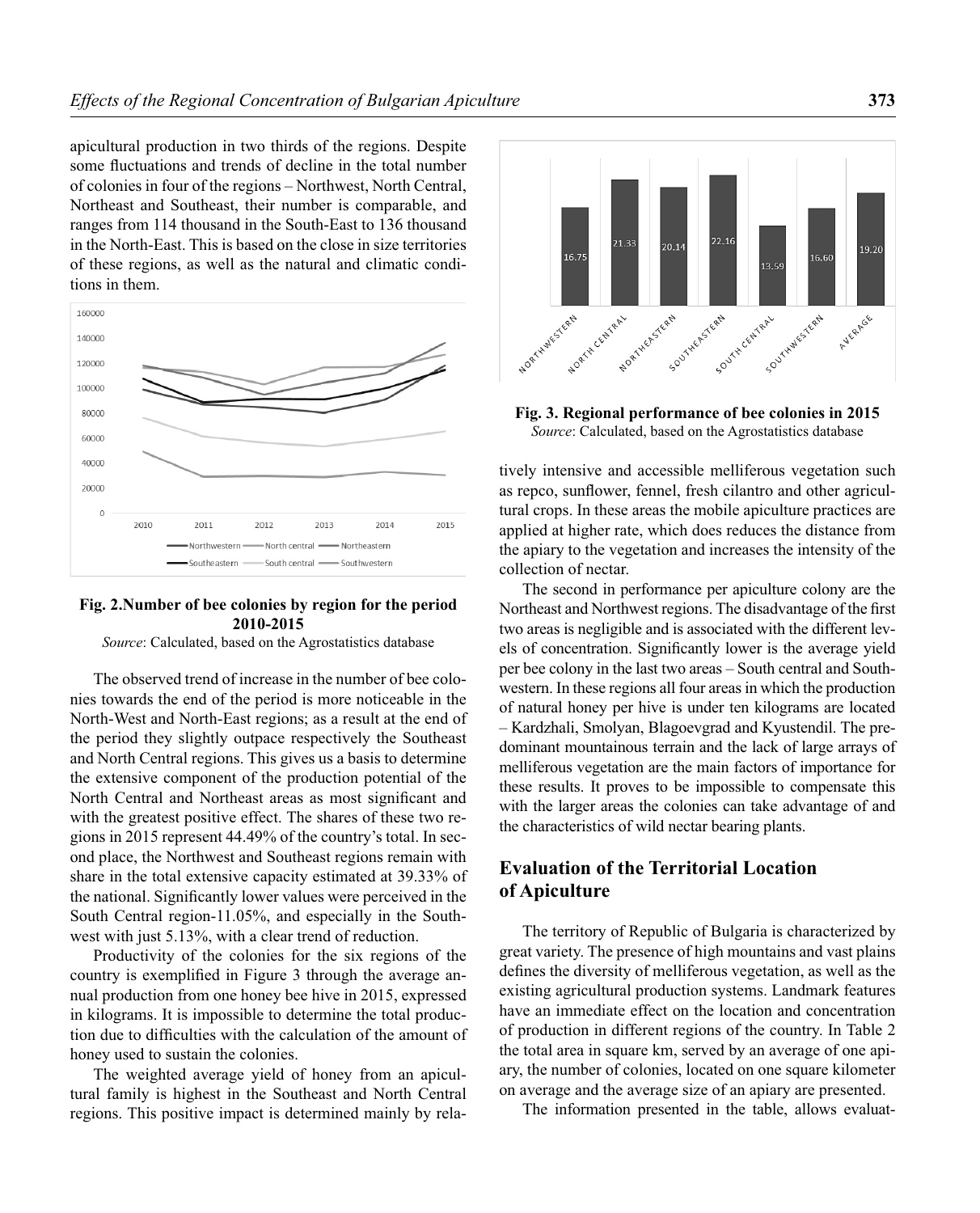ing the spatial location of beekeeping in all six regions of the country. The density of apiaries located in different areas is significantly different. In the three regions in Northern Bulgaria it is higher, as the area average utilization of a colony ranges from 3.96 square km in the North Central region, up to 4.62 square km in the North-East. This is determined by the prevailing flat nature of their territory and the areas occupied by concentrated melliferous plants. These natural and economic characteristics allow apiaries to come closer to each other, creating opportunities for concentration and cooperation of the production. However it does have a negative effect on the development of organic beekeeping in these areas. Considerably more area falls in average to one apiary in the three regions in Southern Bulgaria. The values vary from about  $6.28 \text{ km}^2$  in the Southeast, to 8.58 km2 in the Southwest areas. The relatively low density of holdings in the Southeast region is determined by the presence of a vast sparsely populated territories (Strandzha-Sakar), as well as environmentally degraded areas in Maritza-East, as well as the circuit in Zmeevo.

The main factors affecting the density in the deployment of the apiaries in the Southwest and South Central region are the dominant mountain terrain and lack of sufficient volume of melliferous crops.

Considering the average number of bee colonies per unit of area we divided the regions in three groups. In the first group fall the North Central and Northeast regions where the density of deployment is nearly two times higher than the national average. Important factors for the density levels are the availability of melliferous crops (rapeseed, sunflower, fennel, coriander) and the relatively larger average size of the holdings. The Northwest and Southeast regions form the next group with a density of the colonies similar to the national average. Determining factor for the state of the

Northwest region is the density of the apiaries, while for the Southeast region it is the average size of the farms. The third group includes the Southwestern and South central regions, where the average number of bee colonies per unit of area is significantly smaller than the country average. This is due to the low density of the colonies and the relatively small size of the holdings. The main determinant of both is the array of melliferous vegetation with prevalence of natural sources, which does not allow for a rise in the concentration.

Out of the five regions of the country with considerable importance for the development of the sector the share of holdings in 2015 is smallest in the North-East region (15.6%). Their larger average size allows them to conquer the first place in number of hives available  $(23.03\%)$  and to produce over one-fifth  $(24.15\%)$  of the overall honey in the country. Contradictory are the observed dependencies in the Northwest area in which the largest number of beekeeping farms are situated (20.74%), but they hardly take third place in the relative share of the bee colonies (19,94%) and fourth place on the produced quantity (17.40%) (Figure 4).

The second comparison of interest within the regional analysis of Bulgarian apiculture is between North Central and South Central regions. The number of apiaries in these two areas is commensurate (18.43% vs. 17.72%) with a slight dominance of the first. This difference grew to over ten percent (11.05% vs. 21.46%) when we compared their relative shares in the country's colonies count, which is determined by the larger size of the apiaries in the North Central region. Comparison of the production capacity, based on the amount of produced honey demonstrates a growing advantage of the North Central region that exceeds threefold the production in the South Central region and defines it as the second largest producer.



**Fig. 4. Comparative regional analysis of Bulgarian apiculture in 2015** *Source*: Own calculations, based on the databases of Agrostatistics and the Ministry of Agriculture